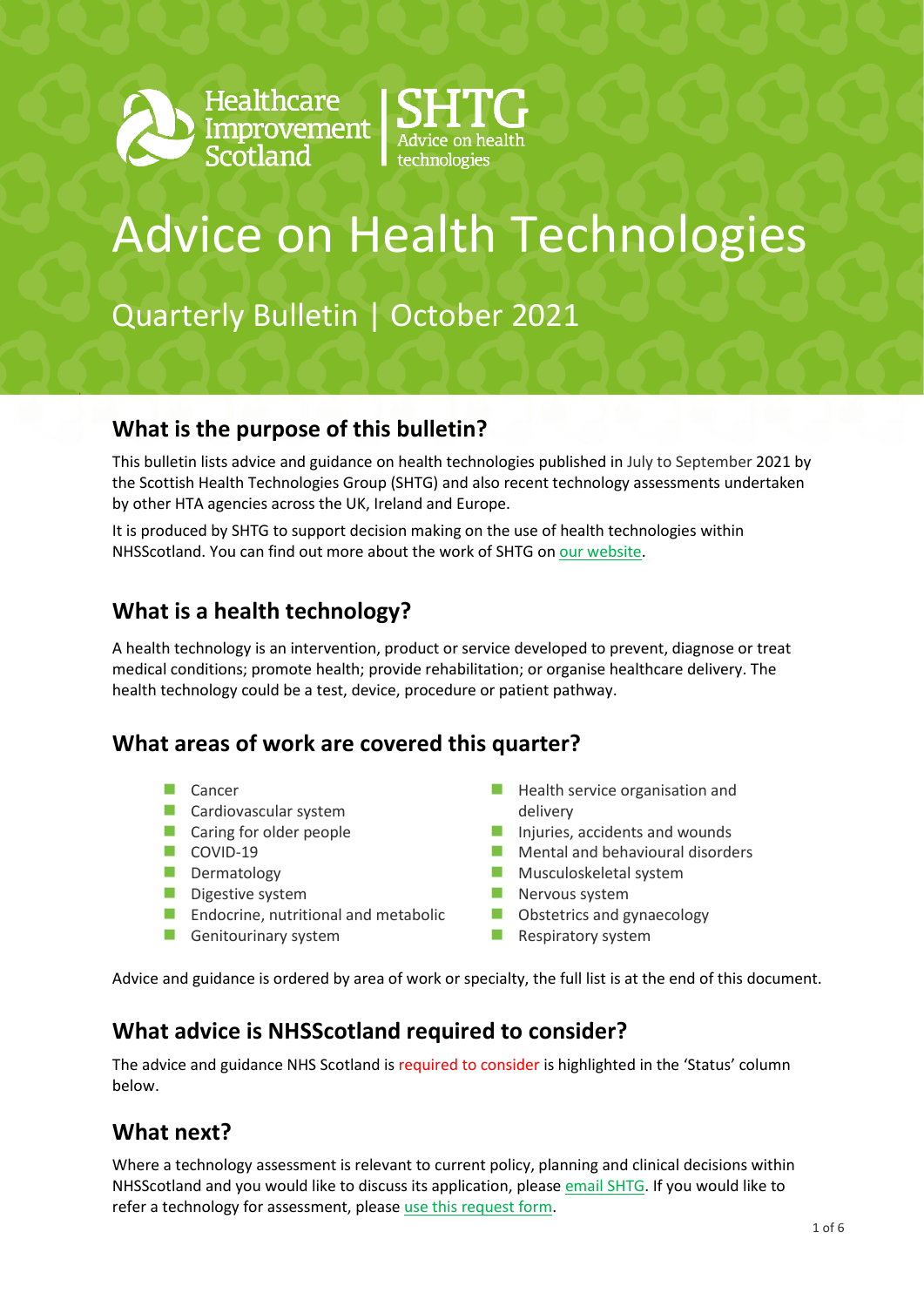| Area of Work /<br><b>Speciality</b> | <b>Technology Assessment</b>                                                                                                                 | Agency/<br><b>Product</b>                                  | <b>Date Published</b> | <b>Status in Scotland</b>                     |
|-------------------------------------|----------------------------------------------------------------------------------------------------------------------------------------------|------------------------------------------------------------|-----------------------|-----------------------------------------------|
| Cancer                              | <b>PLASMA system with button</b><br>electrode for<br>electrovaporisation of the<br>prostate                                                  | <b>NICE Medtech</b><br>Innovation<br>Briefing <sup>1</sup> | Aug 2021              | For information<br>only                       |
|                                     | <b>MMprofiler for prognostic risk</b><br>classification in multiple<br>myeloma                                                               | <b>NICE Medtech</b><br><b>Innovation Briefing</b>          | Aug 2021              | For information<br>only                       |
|                                     | <b>Immunoscore for predicting</b><br>risk of colon cancer relapse                                                                            | NICE Medtech<br><b>Innovation Briefing</b>                 | Aug 2021              | For information<br>only                       |
|                                     | trublood-prostate for triaging<br>and diagnosing people with<br>prostate cancer symptoms                                                     | NICE Medtech<br><b>Innovation Briefing</b>                 | <b>July 2021</b>      | For information<br>only                       |
|                                     | <b>Extreme HypoFractionated</b><br><b>Radiotherapy (EHFRT) for</b><br>localised prostate cancer                                              | <b>HTW Topic</b><br>Exploration Report <sup>2</sup>        | September 2021        | For information<br>only                       |
|                                     | <b>Stereotactic ablative</b><br>radiotherapy (SABR) for the<br>treatment of renal cell<br>carcinoma                                          | <b>HTW Topic</b><br><b>Exploration Report</b>              | September 2021        | For information<br>only                       |
|                                     | <b>Blood-based liquid biopsies for</b><br>the diagnostic triaging of<br>symptomatic males with<br>suspected prostate cancer                  | <b>HTW Topic</b><br><b>Exploration Report</b>              | September 2021        | For information<br>only                       |
|                                     | <b>Transnasal endoscopy for</b><br>diagnosis of gastrointestinal<br>cancers                                                                  | <b>HTW Topic</b><br><b>Exploration Report</b>              | September 2021        | For information<br>only                       |
| Cardiovascular system               | <b>HeartFlow FFRCT for estimating</b><br>fractional flow reserve from<br>coronary CT angiography                                             | SHTG Adaptation <sup>3</sup>                               | September 2021        | <b>NHSScotland</b><br>required to<br>consider |
|                                     | <b>Transapical transcatheter</b><br>mitral valve-in-valve<br>implantation for a failed<br>surgically implanted mitral<br>valve bioprosthesis | NICE Interventional<br>Procedures<br>Guidance <sup>4</sup> | September 2021        | <b>NHSScotland</b><br>required to<br>consider |

1

<span id="page-1-0"></span><sup>1</sup> **National Institute for Health and Care Excellence (NICE) Medtech Innovation Briefing**: briefings offer support for considering using new medical devices and other medical or diagnostic technologies.

<span id="page-1-1"></span><sup>2</sup> **Health Technology Wales (HTW) Topic Exploration Report**: designed to provide a high-level briefing on new topics submitted for consideration by HTW.

<span id="page-1-2"></span><sup>3</sup> **SHTG Scottish Adaptation**: considers applicability to NHSScotland of an HTA conducted elsewhere in the UK or internationally.

<span id="page-1-3"></span><sup>4</sup> **NICE Interventional Procedures Guidance**: covers procedures used for diagnosis or treatment, considers if they are safe and work well enough for wider use in NHS England, Scotland or Wales. NHSScotland is required to consider the advice if they are providing the procedure.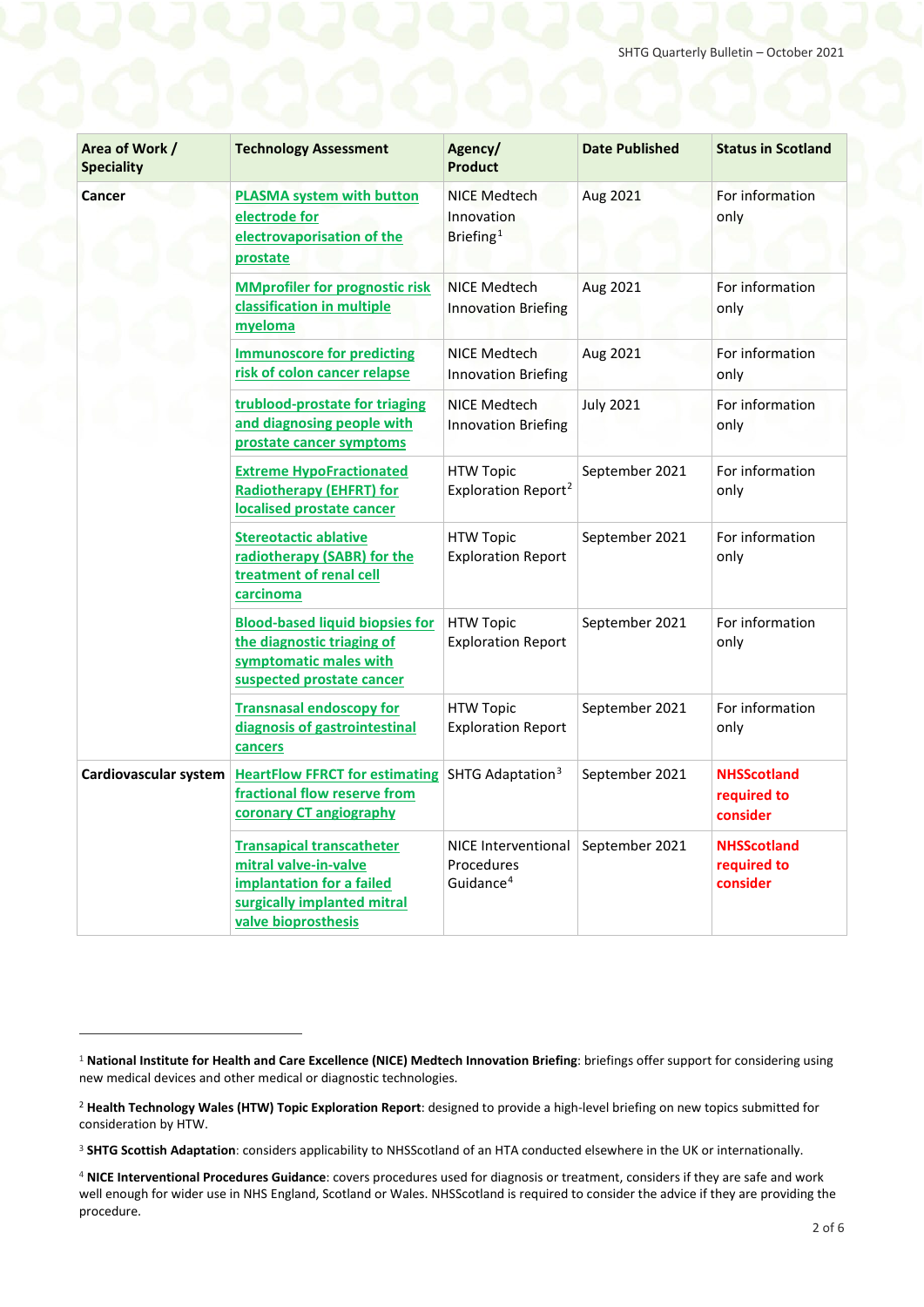| Area of Work /<br><b>Speciality</b>            | <b>Technology Assessment</b>                                                                                                                                    | Agency/<br><b>Product</b>                                    | <b>Date Published</b>        | <b>Status in Scotland</b>                     |
|------------------------------------------------|-----------------------------------------------------------------------------------------------------------------------------------------------------------------|--------------------------------------------------------------|------------------------------|-----------------------------------------------|
|                                                | <b>Transapical transcatheter</b><br>mitral valve-in-ring<br>implantation after failed<br>annuloplasty for mitral valve<br>repair                                | <b>NICE Interventional</b><br>Procedures<br>Guidance         | September 2021               | <b>NHSScotland</b><br>required to<br>consider |
|                                                | <b>ENDURALIFE powered CRT-D</b><br>devices for treating heart<br>failure                                                                                        | <b>NICE Medical</b><br>Technologies<br>Guidance <sup>5</sup> | <b>July 2021</b><br>(update) | For information<br>only                       |
|                                                | <b>Carnation Ambulatory Monitor</b><br>for ambulatory detection of<br>cardiac arrythmias                                                                        | <b>NICE Medtech</b><br><b>Innovation Briefing</b>            | September 2021               | For information<br>only                       |
|                                                | <b>Acumen IQ sensor for</b><br>predicting hypotension risk                                                                                                      | NICE Medtech<br><b>Innovation Briefing</b>                   | <b>July 2021</b>             | For information<br>only                       |
|                                                | <b>TYRX Absorbable Antibacterial</b><br><b>Envelope for patients at risk of</b><br>cardiac implantable electronic<br>device migration, erosion and<br>infection | <b>HTW Topic</b><br><b>Exploration Report</b>                | September 2021               | For information<br>only                       |
| <b>Caring for older</b><br>people              | <b>Sensor devices for fall</b><br>prevention in hospitalised<br>patients                                                                                        | <b>HTW Topic</b><br><b>Exploration Report</b>                | September 2021               | For information<br>only                       |
| COVID-19                                       | <b>Rapid antigen testing of</b><br>asymptomatic individuals                                                                                                     | HIQA Advice <sup>6</sup>                                     | September 2021               | For information<br>only                       |
|                                                | <b>Reducing the minimum age for</b><br>mask wearing requirements<br>and recommendations in<br><b>COVID-19</b>                                                   | HIQA Advice <sup>5</sup>                                     | August 2021                  | For information<br>only                       |
| Dermatology                                    | <b>Subepidermal moisture</b><br>scanners for prevention of<br>pressure ulcers                                                                                   | <b>HTW Topic</b><br><b>Exploration Report</b>                | September 2021               | For information<br>only                       |
| Digestive system                               | <b>Faecal calprotectin home</b><br>testing for people with a<br>confirmed diagnosis of<br>inflammatory bowel disease                                            | <b>HTW Topic</b><br><b>Exploration Report</b>                | September 2021               | For information<br>only                       |
|                                                | <b>Trans-abdominal ultrasound</b><br>examination for gallbladder<br>polyps                                                                                      | <b>HTW Topic</b><br><b>Exploration Report</b>                | September 2021               | For information<br>only                       |
|                                                | <b>Cryotherapy ablation</b><br>interventions for the treatment<br>of oesophageal conditions                                                                     | <b>HTW Topic</b><br><b>Exploration Report</b>                | September 2021               | For information<br>only                       |
| <b>Endocrine, nutritional</b><br>and metabolic | <b>OrganOx metra for liver</b><br>transplant                                                                                                                    | NICE Medtech<br><b>Innovation Briefing</b>                   | September 2021               | For information<br>only                       |

.

<span id="page-2-0"></span><sup>5</sup> **NICE Medical technologies guidance:** evaluates new, innovative medical devices and diagnostics for NHS England.

<span id="page-2-1"></span><sup>6</sup> **Health Information and Quality Authority (HIQA) Advice**: summarises clinical and cost-effectiveness evidence and implications for the health technology in Ireland. HIQA advice is for information only in Scotland.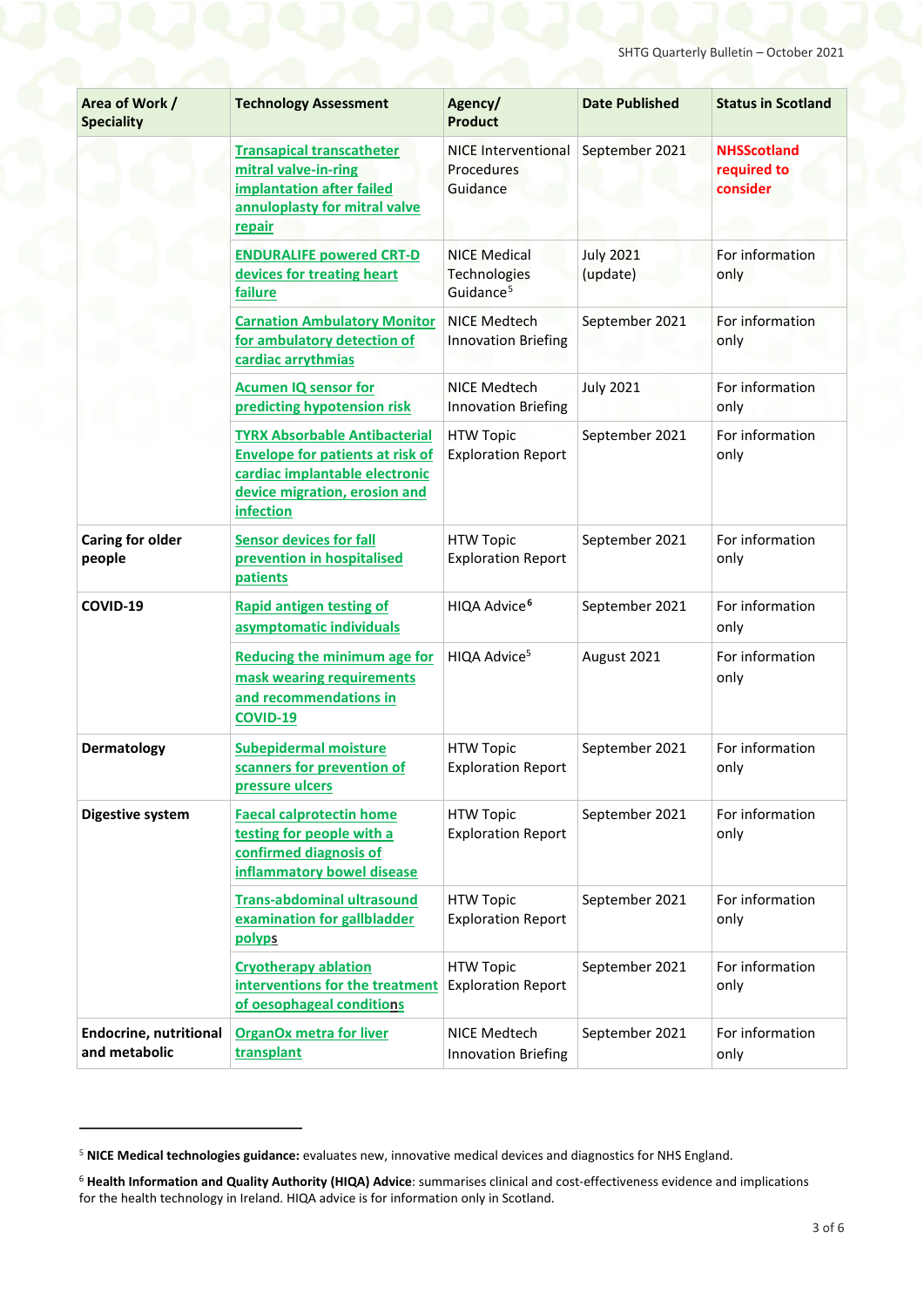| Area of Work /<br><b>Speciality</b>                   | <b>Technology Assessment</b>                                                                                                                               | Agency/<br><b>Product</b>                         | <b>Date Published</b>   | <b>Status in Scotland</b>                     |
|-------------------------------------------------------|------------------------------------------------------------------------------------------------------------------------------------------------------------|---------------------------------------------------|-------------------------|-----------------------------------------------|
|                                                       | Al technologies for detecting<br>diabetic retinopathy                                                                                                      | <b>NICE Medtech</b><br><b>Innovation Briefing</b> | <b>July 2021</b>        | For information<br>only                       |
|                                                       | <b>FreeStyle Libre flash glucose</b><br>monitoring                                                                                                         | HTW Guidance <sup>7</sup>                         | September 2021          | For information<br>only                       |
|                                                       | <b>Haemodialysis antimicrobial</b><br>barrier caps (ClearGuard)                                                                                            | <b>HTW Guidance</b>                               | <b>July 2021</b>        | For information<br>only                       |
|                                                       | <b>Comparative effectiveness of</b><br>surgical methods for treating<br>people with morbid obesity                                                         | <b>EUnetHTA rapid</b><br>assessment <sup>8</sup>  | August 2021<br>(update) | For information<br>only                       |
|                                                       | <b>HTA of birth cohort testing for</b><br>hepatitis C                                                                                                      | <b>HIQA Advice</b>                                | <b>July 2021</b>        | For information<br>only                       |
| <b>Genitourinary system</b>                           | <b>Colli-Pee for first void urine</b><br>collection                                                                                                        | <b>NICE Medtech</b><br><b>Innovation Briefing</b> | August 2021             | For information<br>only                       |
|                                                       | <b>Prostatic urethral temporary</b><br>implant insertion for lower<br>urinary tract symptoms caused<br>by benign prostatic hyperplasia                     | <b>HTW Topic</b><br><b>Exploration Report</b>     | September 2021          | For information<br>only                       |
|                                                       | <b>Catheter valves to reduce</b><br>urinary catheter complications                                                                                         | <b>HTW Topic</b><br><b>Exploration Report</b>     | September 2021          | For information<br>only                       |
| <b>Health service</b><br>organisation and<br>delivery | <b>A Unique Device Identifier</b><br>(UDI) system for recording,<br>identifying and recalling<br>medical devices                                           | <b>SHTG Assessment</b>                            | September 2021          | For information<br>only                       |
|                                                       | <b>Patient Status Engine for</b><br>wireless monitoring of vital<br>signs                                                                                  | NICE Medtech<br><b>Innovation Briefing</b>        | August 2021             | For information<br>only                       |
| Injuries, accidents and<br>wounds                     | <b>Oxidized regenerated cellulose</b><br>and collagen (ORC-collagen)<br>matrix wound dressings for<br>chronic venous leg ulcers or<br>diabetic foot ulcers | <b>HTW Topic</b><br><b>Exploration Report</b>     | September 2021          | For information<br>only                       |
|                                                       | <b>WoundExpress intermittent</b><br>pneumatic compression device<br>in people with hard-to-heal<br>lower leg ulcers                                        | <b>HTW Topic</b><br><b>Exploration Report</b>     | September 2021          | For information<br>only                       |
| <b>Mental and</b><br>behavioural disorders            | <b>Transcranial magnetic</b><br>stimulation for the treatment<br>of depression                                                                             | <b>HTW Topic</b><br><b>Exploration Report</b>     | September 2021          | For information<br>only                       |
| <b>Musculoskeletal</b><br>system                      | <b>Lateral elbow resurfacing for</b><br>arthritis                                                                                                          | NICE Interventional<br>Procedures<br>Guidance     | September 2021          | <b>NHSScotland</b><br>required to<br>consider |

<span id="page-3-0"></span> <sup>7</sup> **HTW Guidance:** summarises clinical- and cost-effectiveness evidence and implications for the health technology in Wales.

<span id="page-3-1"></span><sup>8</sup> **European Network for Health Technology (EUnetHTA**) **Rapid assessment**: produced by an EU collaborative HTA programme of which SHTG and HTW are members.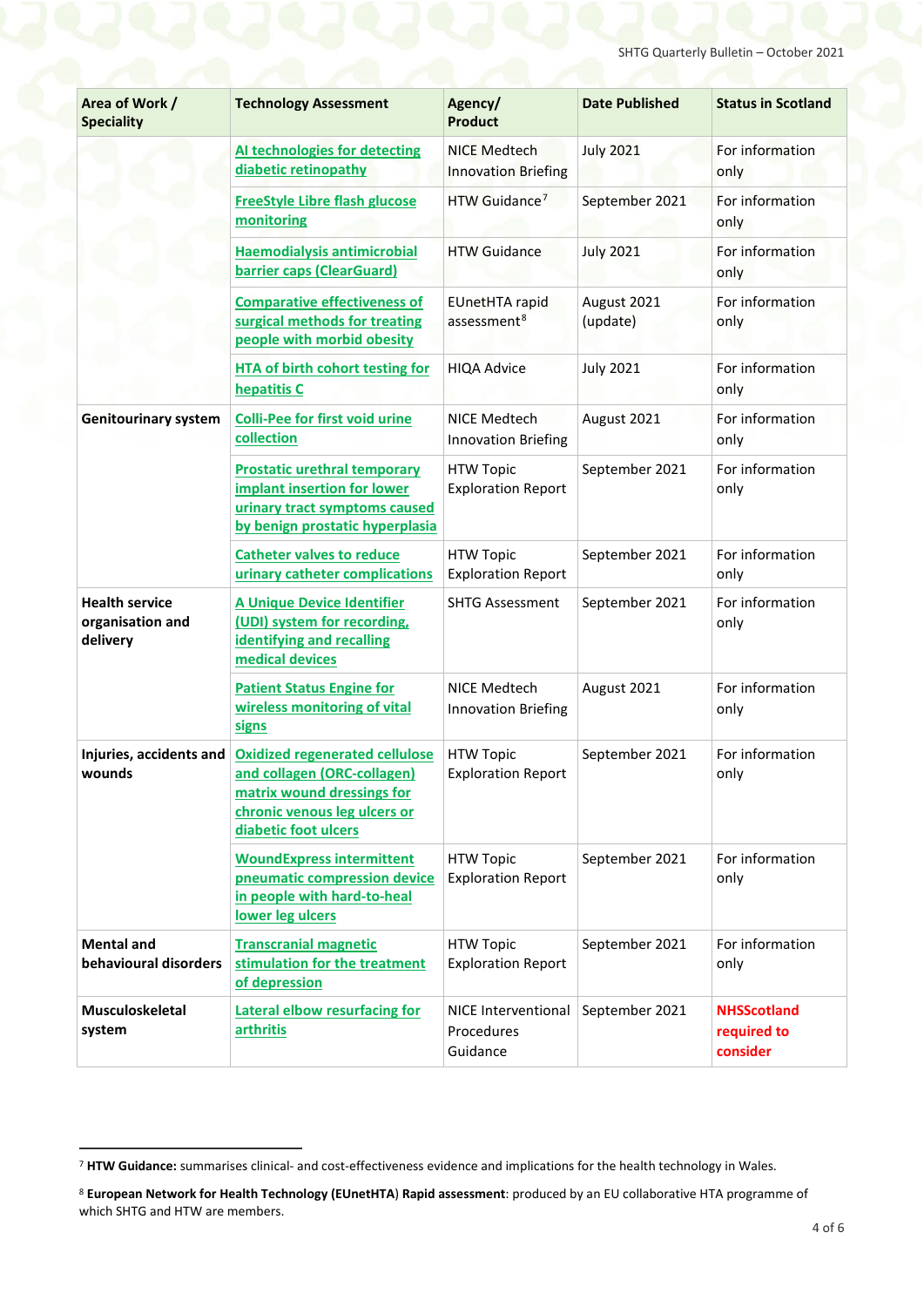| Area of Work /<br><b>Speciality</b>  | <b>Technology Assessment</b>                                                                                                                                  | Agency/<br><b>Product</b>                                   | <b>Date Published</b> | <b>Status in Scotland</b>                     |
|--------------------------------------|---------------------------------------------------------------------------------------------------------------------------------------------------------------|-------------------------------------------------------------|-----------------------|-----------------------------------------------|
|                                      | <b>Magnetic resonance therapy</b><br>for knee osteoarthritis                                                                                                  | <b>NICE Interventional</b><br><b>Procedures</b><br>Guidance | August 2021           | <b>NHSScotland</b><br>required to<br>consider |
|                                      | <b>HealthVCF for detecting</b><br>vertebral compression<br>fractures on CT scans                                                                              | NICE Medtech<br><b>Innovation Briefing</b>                  | <b>July 2021</b>      | For information<br>only                       |
|                                      | <b>3D printed patient-specific</b><br>implants in cranial<br>neurosurgery and<br>craniomaxillofacial surgery                                                  | <b>HTW Topic</b><br><b>Exploration Report</b>               | September 2021        | For information<br>only                       |
| Nervous system                       | <b>Inducing and maintaining</b><br>normothermia using<br>temperature modulation<br>devices to improve outcomes<br>after stroke or subarachnoid<br>haemorrhage | NICE Interventional<br>Procedures<br>Guidance               | <b>July 2021</b>      | <b>NHSScotland</b><br>required to<br>consider |
|                                      | <b>Personal KinetiGraph for</b><br>remote clinical management of<br><b>Parkinson's disease</b>                                                                | NICE Medtech<br><b>Innovation Briefing</b>                  | <b>July 2021</b>      | For information<br>only                       |
|                                      | <b>Simplified continuous EEG</b><br>(cEEG) monitoring systems for<br>patients with neurological<br>insults in critical care                                   | <b>HTW Topic</b><br><b>Exploration Report</b>               | September 2021        | For information<br>only                       |
|                                      | <b>Parkinson's KinetiGraph to</b><br>monitor symptoms of<br><b>Parkinson's disease</b>                                                                        | <b>HTW Topic</b><br><b>Exploration Report</b>               | September 2021        | For information<br>only                       |
|                                      | <b>Full body cryotherapy for</b><br>symptom reduction in people<br>with fibromyalgia                                                                          | <b>HTW Topic</b><br><b>Exploration Report</b>               | September 2021        | For information<br>only                       |
| <b>Obstetrics and</b><br>gynaecology | Laparoscopic removal of<br>uterine fibroids with power<br>morcellation                                                                                        | NICE Interventional August 2021<br>Procedures<br>Guidance   |                       | <b>NHSScotland</b><br>required to<br>consider |
|                                      | <b>Hysteroscopic mechanical</b><br>tissue removal (hysteroscopic<br>morcellation) for uterine<br>fibroids                                                     | NICE Interventional<br>Procedures<br>Guidance               | August 2021           | <b>NHSScotland</b><br>required to<br>consider |
| <b>Respiratory system</b>            | Lung texture analysis for<br>measuring interstitial lung<br>diseases                                                                                          | NICE Medtech<br><b>Innovation Briefing</b>                  | August 2021           | For information<br>only                       |
|                                      | <b>Automated oxygen</b><br>titration/administration<br>systems for hospitalised<br>patients who require oxygen                                                | <b>HTW Topic</b><br><b>Exploration Report</b>               | September 2021        | For information<br>only                       |